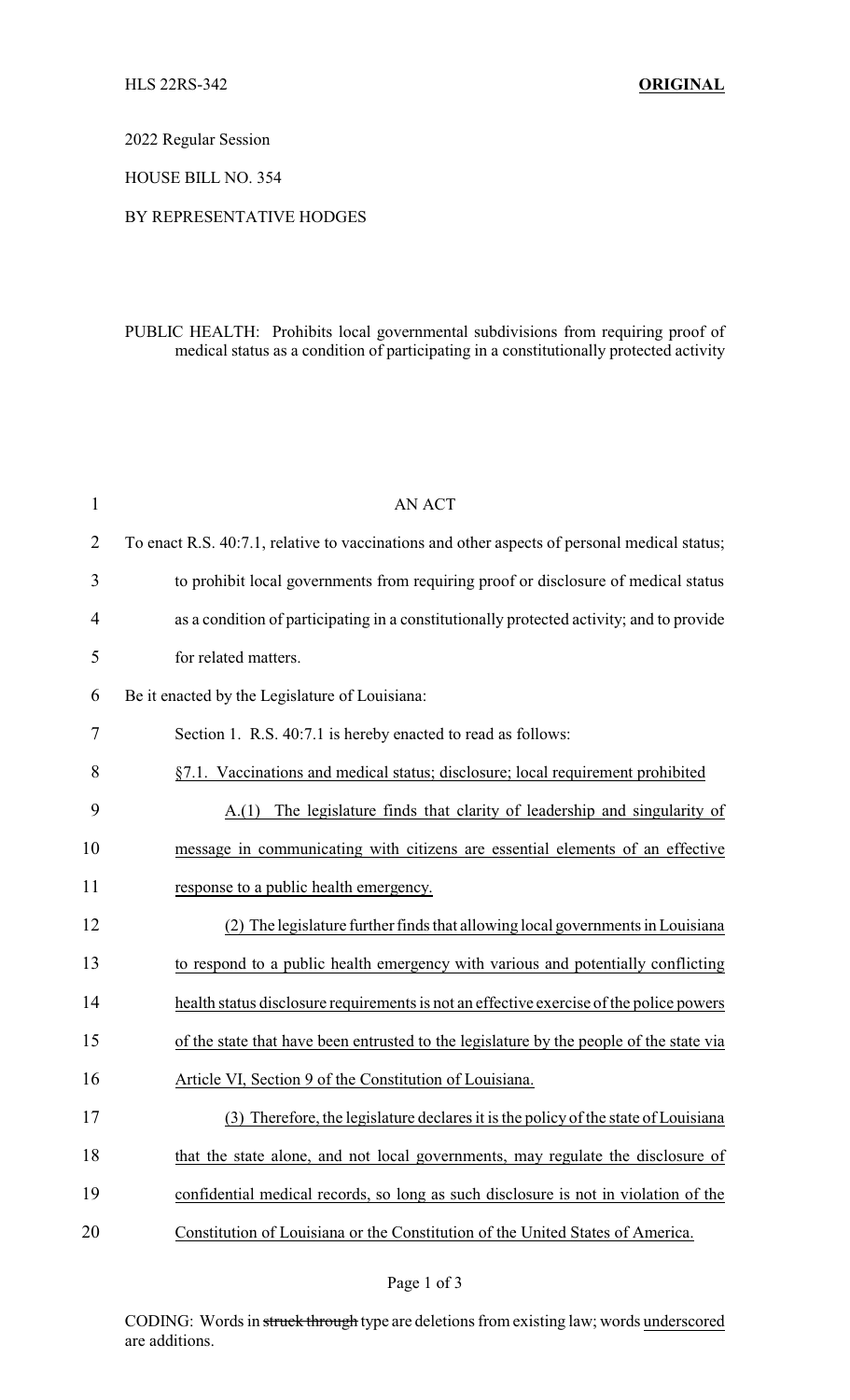| $\mathbf{1}$   | The right of the people peaceably to assemble, to petition the<br>B(1)                |
|----------------|---------------------------------------------------------------------------------------|
| $\overline{2}$ | government for a redress of grievances, and to participate in commerce are all        |
| 3              | fundamental rights; therefore, no parish or municipal government shall require a      |
| 4              | vaccine passport, either directly or indirectly, as a condition of participating in a |
| 5              | constitutionally protected activity.                                                  |
| 6              | No parish or municipal government shall require a person to share his                 |
| 7              | medical status, either directly or indirectly, as a condition of participating in a   |
| 8              | constitutionally protected activity.                                                  |
| 9              | C. Nothing in this Section is intended to prohibit local government from              |
| 10             | limiting access to public events to any person who openly exhibits signs of an        |
| 11             | infectious or communicable disease, regardless of the person's medical status;        |
| 12             | however, no person shall be subjected to discrimination that is prohibited by the     |
| 13             | Americans for Disabilities Act.                                                       |
| 14             | D. As used in this Section, the following definitions apply:                          |
| 15             | (1) "Medical status" means a person's private medical records related to              |
| 16             | whether or not a person has received a vaccine, a certain medical test, or a medical  |
| 17             | treatment related to one or more diseases                                             |
| 18             | (2) "Vaccine passport" means any of the following:                                    |
| 19             | (a) A physical card or piece of paper providing proof of vaccination or other         |
| 20             | medical status related to one or more communicable diseases.                          |
| 21             | (b) A digital document providing proof of vaccination or other medical status         |
| 22             | related to one or more communicable diseases.                                         |

## DIGEST

The digest printed below was prepared by House Legislative Services. It constitutes no part of the legislative instrument. The keyword, one-liner, abstract, and digest do not constitute part of the law or proof or indicia of legislative intent. [R.S. 1:13(B) and 24:177(E)]

| HB 354 Original | 2022 Regular Session | Hodges |
|-----------------|----------------------|--------|
|-----------------|----------------------|--------|

**Abstract:** Prohibits parish and municipal governments from requiring a person to prove or disclose his medical status related to diseases as a condition of participating in a constitutionally protected activity.

Proposed law provides legislative findings, and declarations, and definitions.